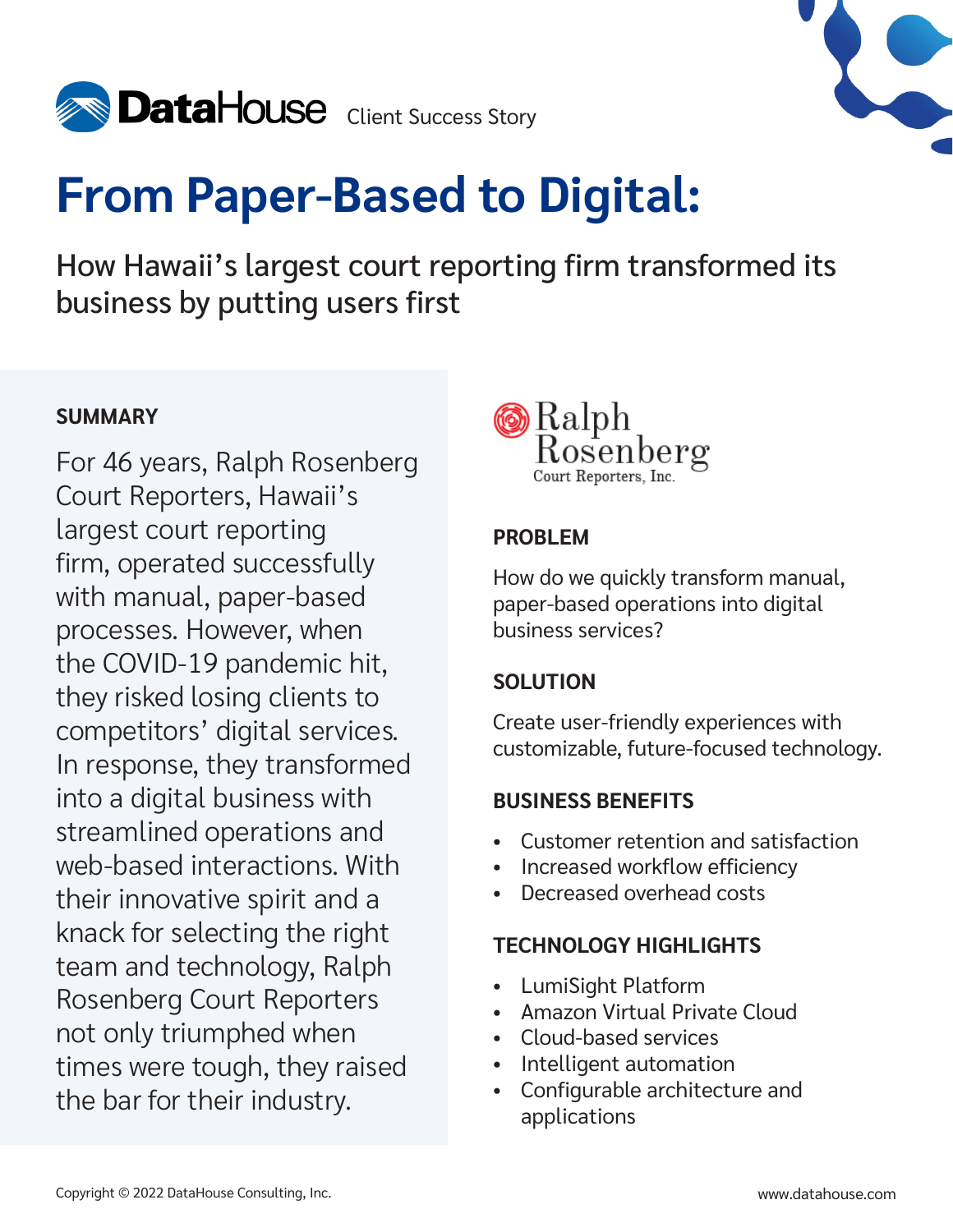## **THE CHALLENGE**

### **Adapting to market disruptors**

Pandemic-related shutdowns constrained litigations and generated insurmountable backlogs that left teams scrambling. Suddenly everyone worked from home, meetings were on Zoom, and file-sharing for depositions became a nightmare. It was no surprise when **loyal clients leaned toward digital services to get jobs done faster**, leaving paper-based companies in the dust.

Ralph Rosenberg, the visionary founder of Ralph Rosenberg Court Reporters, and his son Andy Rosenberg saw the need for speed and agility and knew **it was time for a digital business transformation.**

> We've been in business for 46 years. We're going to improvise, adapt, and keep moving forward.

> > - Andy Rosenberg, Ralph Rosenberg Court Reporters

### **Digital outperforms paper**

**Since 1975, the company relied on manual, paper-based operations.** The inevitable back-and-forth communication, tedious document handling, and recovery of lost files aggravated all parties and slowed litigations. Clients, court reporters, and the Rosenberg team wanted faster, easier ways to schedule depositions, assign court reporters, and securely share files. Above all, **they desired a solution that put their staff and customers' needs first**.

 $cc$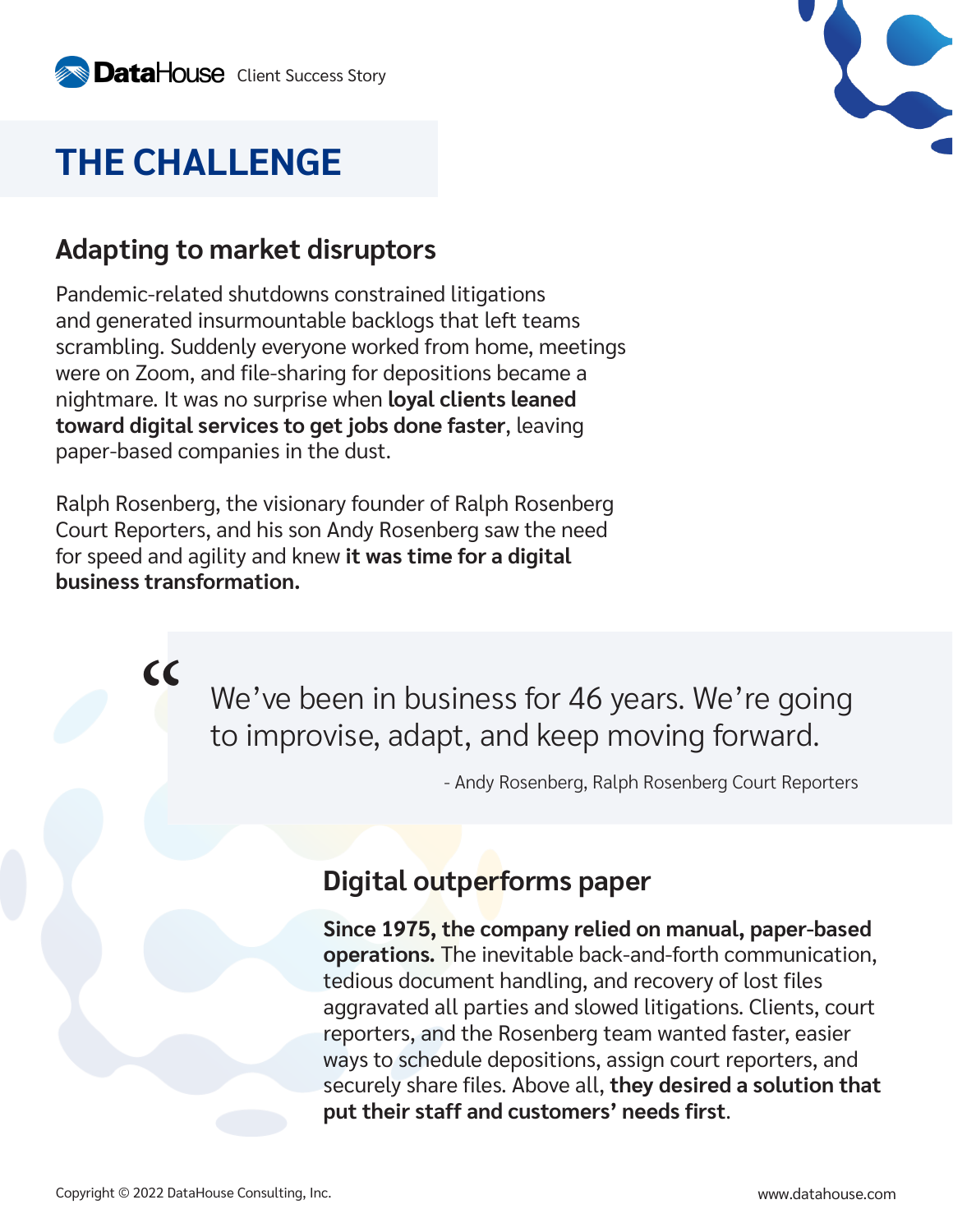### **THE SOLUTION**

### **Prioritize people's needs**

The Rosenbergs wanted to simplify processes and keep their talented team focused on exceptional customer service. They envisioned a 24/7 self-service file-sharing system to centralize information, store and share files securely, and make scheduling easier. **Their goal was to create the ultimate user experience that distinguished their team from competitors.**

"The way we saw it," said Andy Rosenberg, "if we designed our system right the first time, the interface would be intuitive and user friendly."

### **Find a partner with shared values**

Ralph and Andy Rosenberg looked for **a technology partner who shared their high customer service standards and long-standing values**. They consulted their network, and a trusted contact referred them to DataHouse.

"Having two-way conversations was a big part of our success," explained Andy Rosenberg. "DataHouse focused on educating us, being patient and humble, and not assuming. They made sure we understood, and we never rushed through. It's been really exciting to learn new things."

### **Combine configurable technology with custom solutions**

DataHouse started with **LumiSight, their pre-engineered end-toend technology platform**, and configured it for Ralph Rosenberg Court Reporters' unique requirements.

The team built a secure document management system with **custom business logic and intelligent automation in an Amazon Virtual Private Cloud (VPC)**. They configured cloud-based services to synchronize front-end and back-end operations, scale on-demand, eliminate unnecessary costs, and ensure business continuity.

They also designed and developed **custom user-friendly applications and integrated reporting services** to monitor data and provide insights on usage.

"I can't say enough about how patient DataHouse was to build it right the first time," Andy Rosenberg stated. "**The team focused on really understanding what we do, what I need, and what my clients need.** That was a neat part about working with DataHouse."



LumiSight is DataHouse's pre-engineered, cloud-based technology platform that quickly transforms organizations into digital service providers.

- Consolidates disparate data
- Automates business processes
- 24/7 self-service portals
- Seamless system integration
- Built-in security and privacy
- Web and mobile applications
- Rapid application development
- Analytics and reporting services